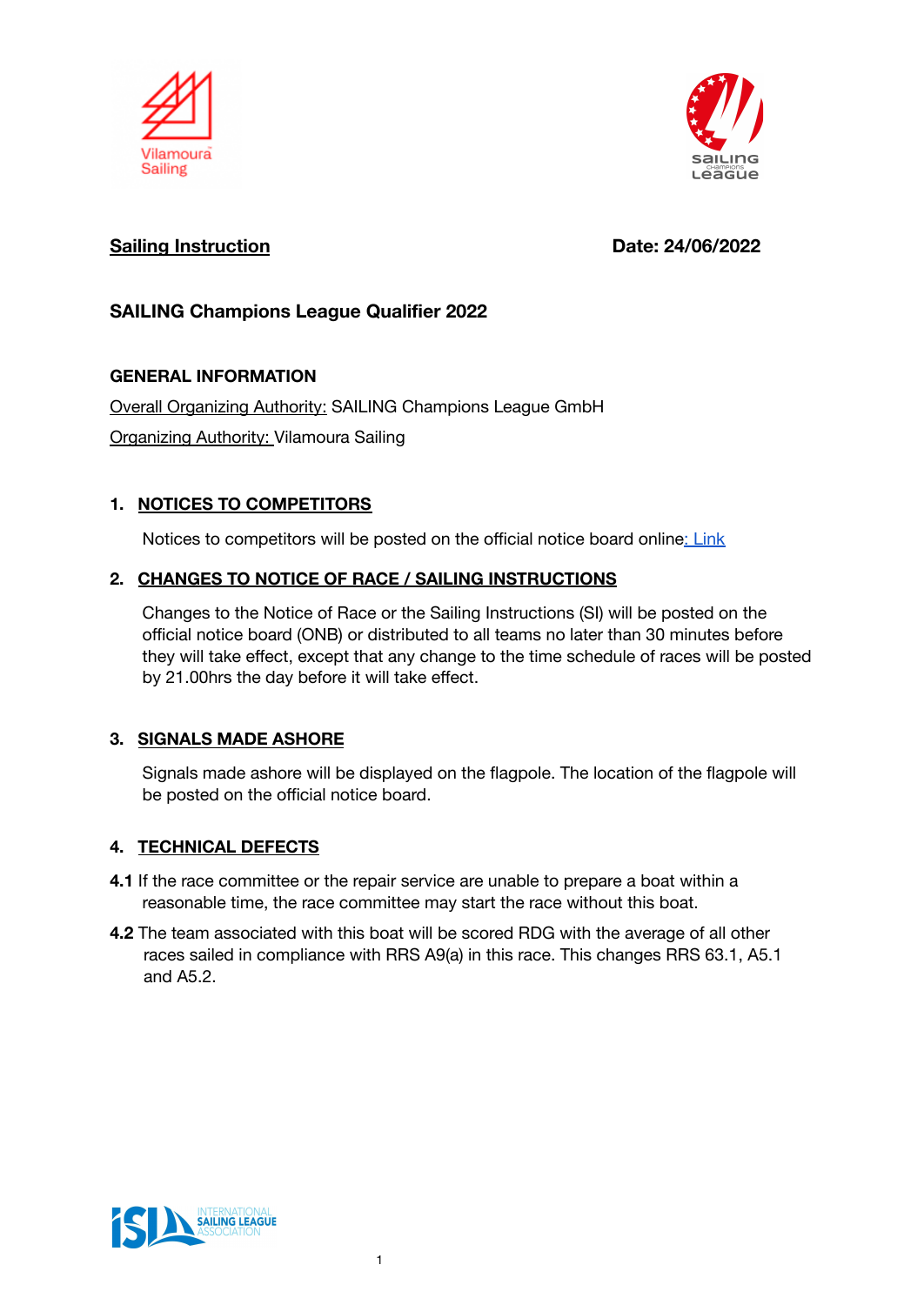



# **5. TIME SCHEDULE**

- **5.1.** The first warning signal will be made at 11.00hrs on the first racing day. The following races will be sailed subsequently, with changes of boats and crews, according to the pairing list, on the water.
- **5.2.** The time of the first warning signal on the second and third racing days will be posted on the official notice board by the race committee on the previous day after the racing has concluded, latest at 19.00hrs.
- **5.3.** On the last racing day, no warning signal for the first race of a flight will be given after 15:15hrs and the last possible warning signal for the second or third race of a flight will be at 16:00hrs.
- **5.4** A flight consists of three consecutive races according to the pairing list, in which each entered team races once.

#### **6. MARKS**

**6.1.** The windward mark (M1) will be inflatable buoy either green, orange or yellow. The leeward marks (M2P/M2S) will be inflatable yellow buoys. This changes NoR 14 and NoR Attachment E: Course.

#### **7. REPLACEMENT OF EQUIPMENT**

Substitution of damaged or lost equipment and repairs may only be done by the repair service of the EC, or under their management.

## **8. CREW CHANGE**

- **8.1.** Every team shall be ready for boat/crew change at the shuttle base or on a change raft not later than the time of the preceding start.
- **8.2.** After finishing a race, the boats shall roll up their jibs and mainsails hoisted to allow the shuttle boat coming alongside for the crew change.
- **8.3.** During the two minutes following the change, the new crew shall inspect the boat and display green flag with the boat number in white circle if there is damage. An objection about a boat raised after two minutes have passed will not postpone the next race.

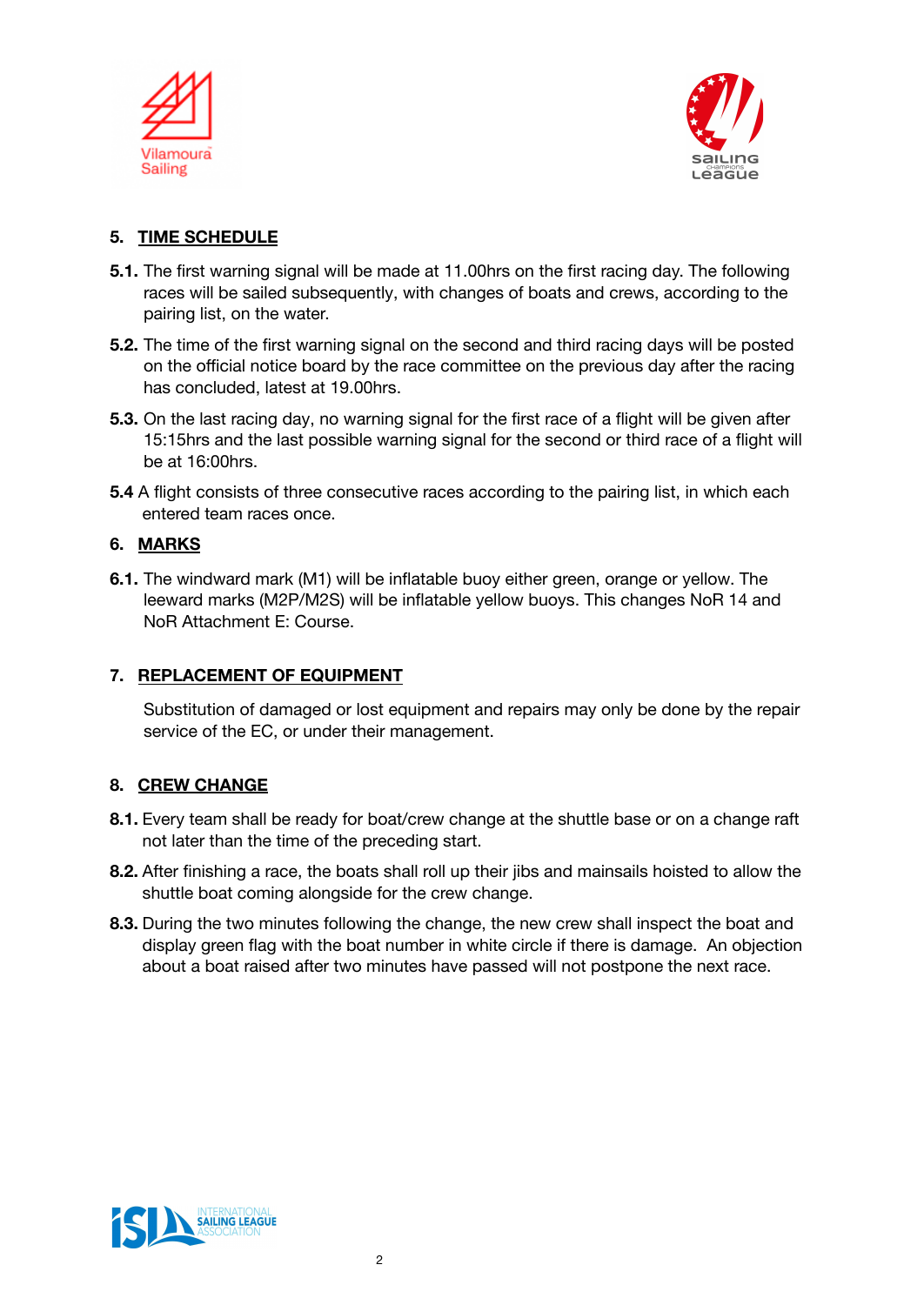



### **9. OFFICIAL BOATS**

Official boats will be marked with white flags carrying black letters as follows: Race committee: white "RC" Umpire: black flag with "Jury" Press: "P" or "PRESS" or "Presse" Repair service: "S" or "Security" Media / TV: "Media"

#### **10. ELECTRONIC DEVICES**

While racing, a team shall neither make radio transmissions nor receive radio information not available to all teams. Navigation aids are not permitted. There is one VHF on each boat, the VHF will stay all the time at the J/70.

#### **11. SUPPORT BOATS AND COACH BOATS**

Support boats and coach boats shall be registered beforehand with the OAA.